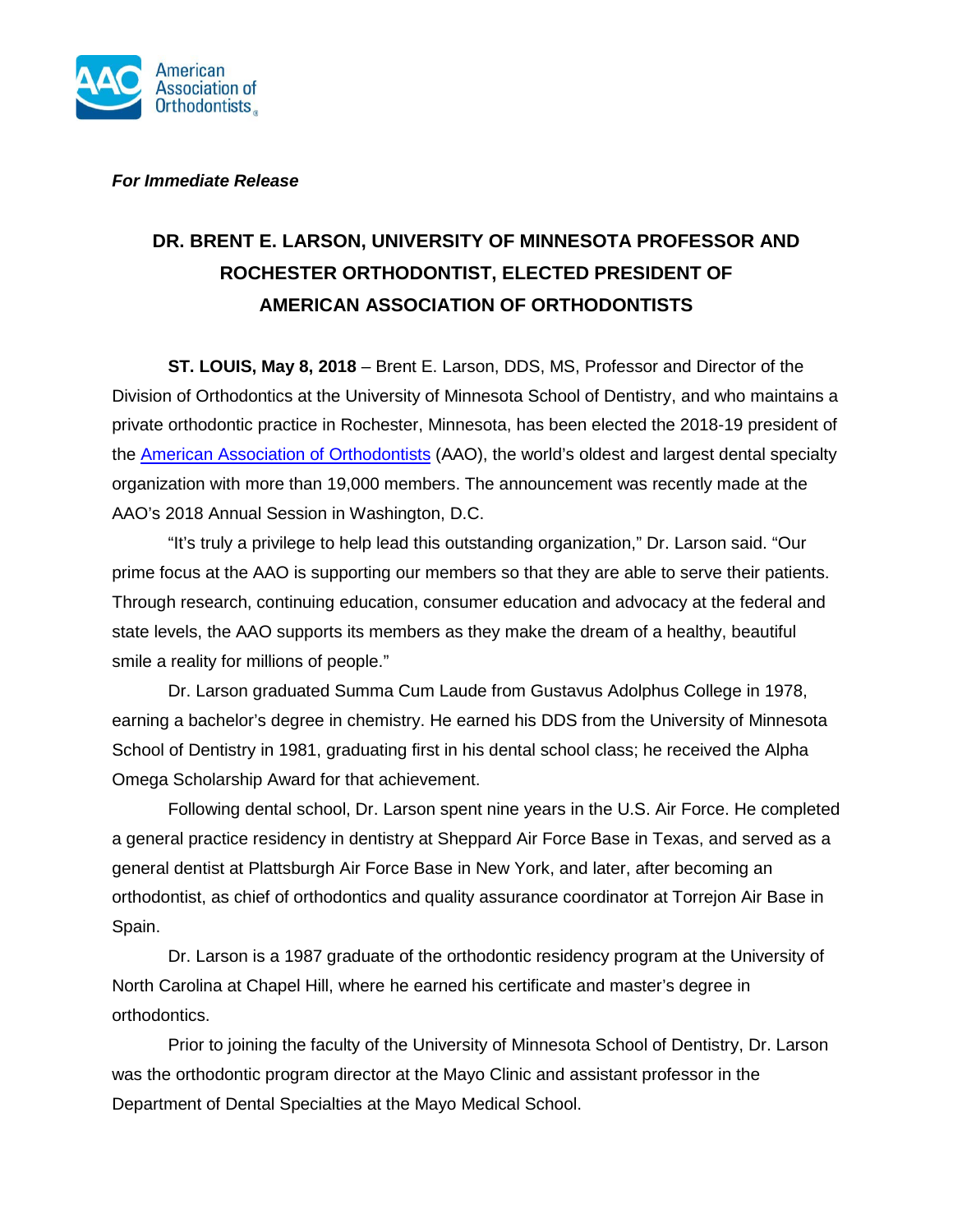Dr. Larson joined the AAO Board of Trustees in 2009 as the representative of the Midwestern Society of Orthodontists (MSO), an organization serving orthodontists in Illinois, Iowa, Minnesota, Missouri, Nebraska, North Dakota, South Dakota, Wisconsin and the Canadian province of Manitoba. He was the AAO secretary-treasurer for 2016-17, and served as the 2017-18 president-elect.

Throughout his career, Dr. Larson has been actively involved in organized dentistry and orthodontics, including service as a site visitor for the Commission on Dental Accreditation for Orthodontics and Dentofacial Orthopedics. He is a past president of the Minnesota Association of Orthodontists and the MSO, and is a past MSO delegation chair to the AAO House of Delegates. Dr. Larson chaired the AAO Task Force on Orthodontic Faculty Recruitment and Retention. In addition, he is a past chair of the AAO Council on Information Technology, the AAO Council on Orthodontic Education and the AAO Foundation Planning and Awards Review Committee.

Dr. Larson has served as educational liaison to the editorial board of the *American Journal of Orthodontics and Dentofacial Orthopedics (AJO-DO)*. He spent 15 years as a reviewer and synopsis writer for *Practical Reviews in Orthodontics*, a monthly literature review publication distributed around the world.

Dr. Larson's scholarly articles have been published in a variety of refereed journals, including the *AJO-DO*, writing on clinical and educational topics, and more recently on 3D imaging and orthodontic treatment outcomes. He lectures around the U.S. and around the world on advances in clinical orthodontics, the application of technology to improve patient care and orthodontic educational issues.

Dr. Larson is a member of many orthodontic and dental organizations including the AAO, the MSO, the Minnesota Association of Orthodontists (MAO), the College of Diplomates of the American Board of Orthodontics, the World Federation of Orthodontists, the American Dental Association, the Minnesota Dental Association and the Zumbro Valley Dental Society. He is a Fellow of both the American College of Dentists and the International College of Dentists, and a Diplomate of the American Board of Orthodontics (ABO). Dr. Larson is a member of the International Association for Dental Research, the American Association for Dental Research, and the American Dental Education Association.

Dr. Larson is the 2018 recipient of the Louise Ada Jarabak Memorial International Teachers and Research Award, presented by the American Association of Orthodontists Foundation. Past awards include the Distinguished Dental Alumni Award from the University of Minnesota, the MAO's Fredsall Distinguished Service Award, the Earl E. Shepard Award of